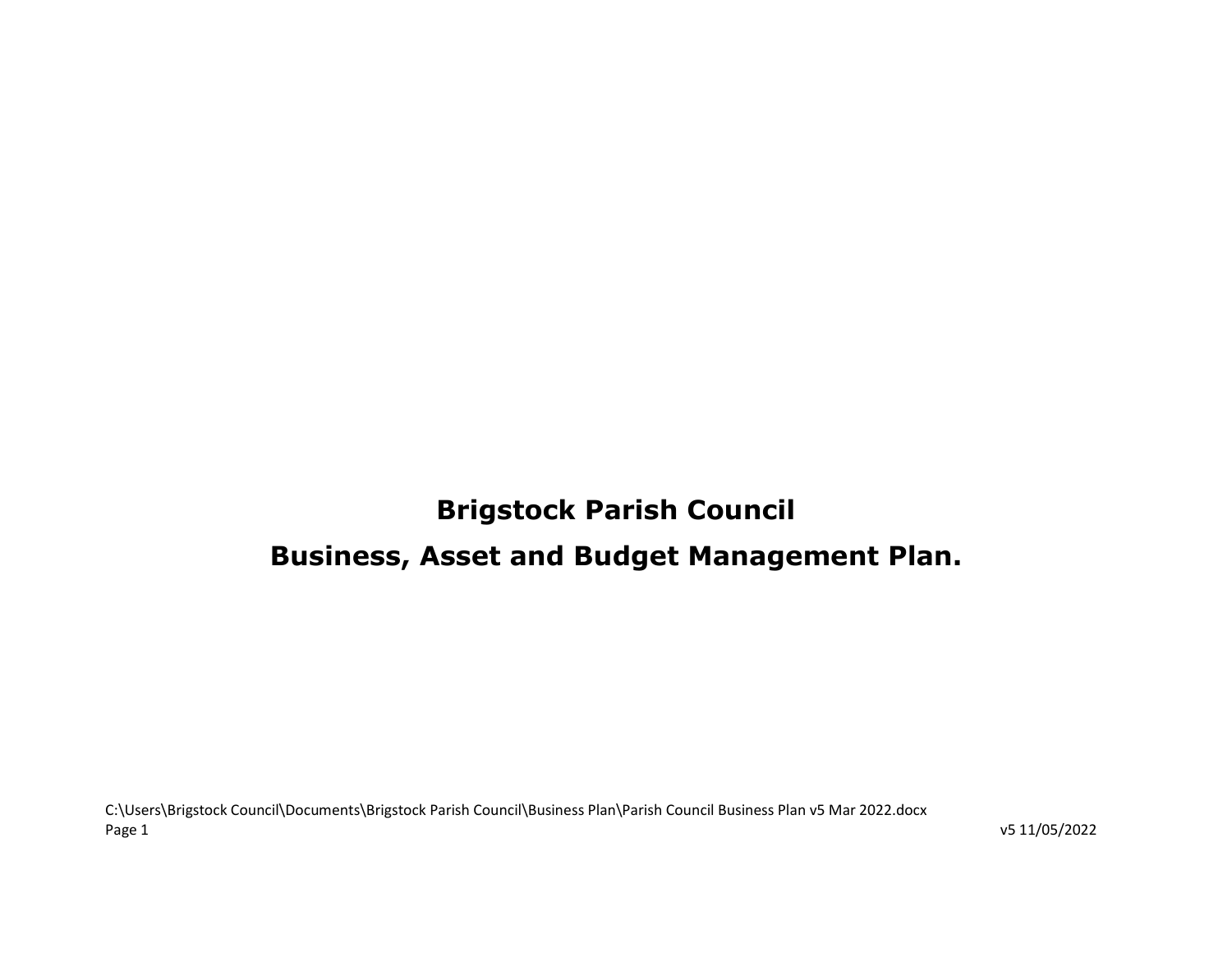# INDEX

| Page 3  |    | What is a Parish Council Business Plan?            |
|---------|----|----------------------------------------------------|
| Page 3  |    | Why produce a Business Plan?                       |
| Page 3  |    | Brigstock Parish Council - An overview             |
| Page 4  |    | Financial Information                              |
| Page 5  |    | Parish Council Governance Objectives               |
| Page 5  |    | A Focus for our Actions                            |
| Page 8  |    | 2022 - 2023 Budget Expenditure                     |
| Page 9  |    | 2022 - 2023 Budget Income                          |
| Page 9  |    | Reserves                                           |
| Page 10 |    | 2021 2022 Protected Funds                          |
| age     | 11 | <b>Fixed Assets</b>                                |
| Page 12 |    | Asset Management Maintenance - Parish owned Assets |
| Page 18 |    | Management of non-parish owned assets              |
| Page 19 |    | Events                                             |
| Page 20 |    | Documentation                                      |
| Page 21 |    | Register of Deeds and Licences                     |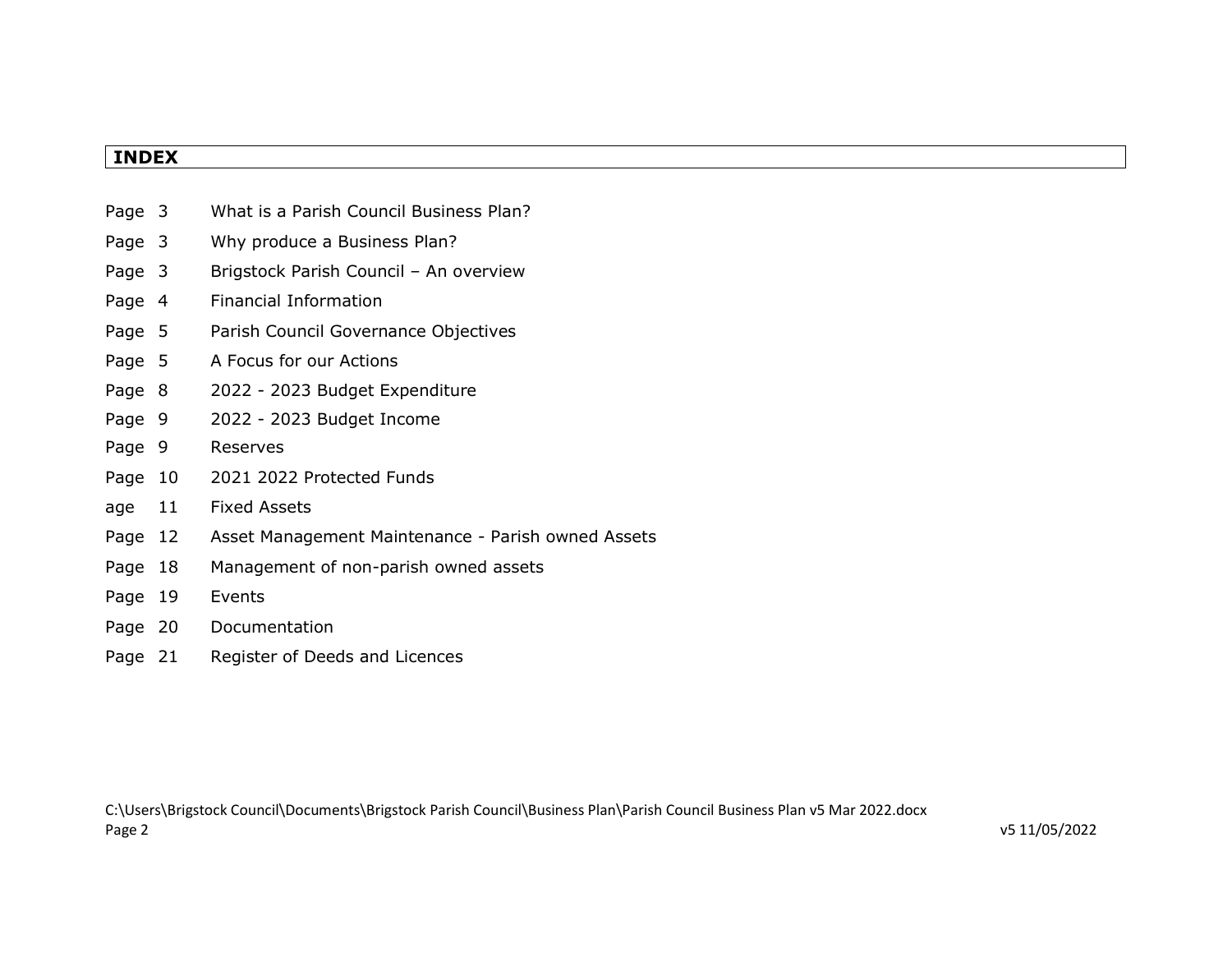### 1) What is a Parish Council Business Plan?

The Parish Council Business Plan sets out the Parish Council's vision for the Parish, its purpose, values, objectives and key priorities for the next 4 years. The Parish Plan records and understands the views of our residents and highlights key priorities for the Parish Council to act upon either directly or in conjunction with others.

### 2) Why produce a Business Plan?

By creating a Business Plan the Parish Council has created a framework for it to work within. This will enable it to work in a more consistent and co-ordinated way and become proactive rather than reactive in its decision making. The Business Plan is centred around what our community has told us that they want. Also, the Business Plan will help our residents to have a better understanding of what the Parish Council does and clarify what it doesn't do. The Business Plan is intended to be a "live" document so it will be continuously reviewed, updated, and progress against key priorities measured.

### 3) Brigstock Parish Council – An overview

There are currently 3 tiers of local government in Northamptonshire although this is likely to change. Each tier has different responsibilities. Brigstock Parish Council is the first tier and the local tier, so it represents the interests of residents and supports the work of community groups. East Northamptonshire District Council (ENC) is the second tier and is responsible for such things as environmental services, housing and planning. Northamptonshire County Council (NCC) is responsible for highways which includes both roads and pavements, education, health, social services, public rights of way and libraries. Under the proposed re-organisation a new unitary authority will be put in place and will be responsible for all services currently provided by ENC & NCC.

Residents elect eleven parish councillors every four years. The Parish Council elects a Chairman annually at the Annual Parish Meeting in May. The Council reports to residents at the Annual Meeting of the Parish held in March or April.

C:\Users\Brigstock Council\Documents\Brigstock Parish Council\Business Plan\Parish Council Business Plan v5 Mar 2022.docx Page 3 v5 11/05/2022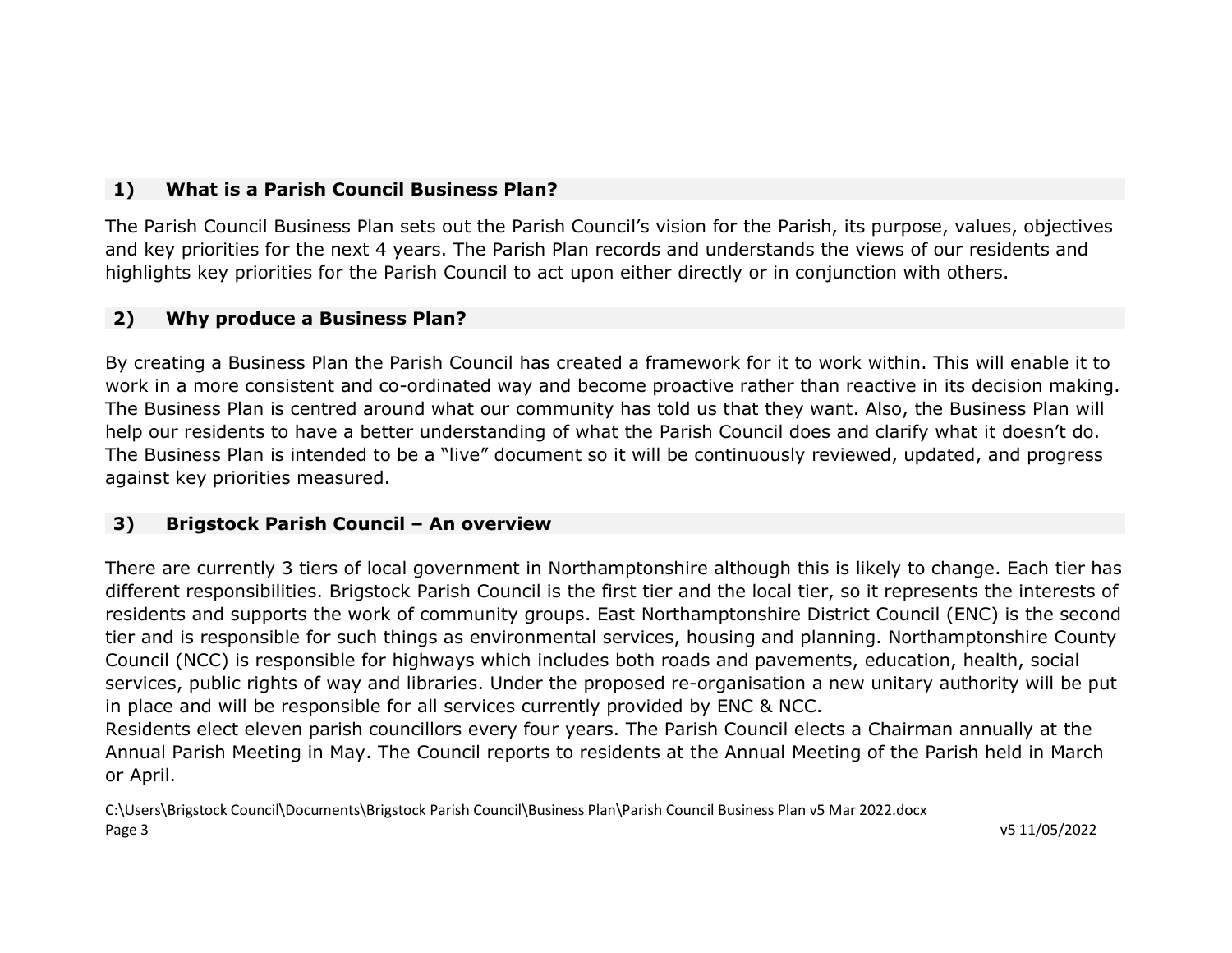Councillors are holders of public office but unpaid. They commit time to make Brigstock the best it can be by protecting what is great about our area and working either directly or with others to improve things. The next elections will be held in May 2021. The Parish Council does own small pockets of land but no property. it has installed assets including Noticeboards, litter bins, grit bins, and benches which are maintained by the Parish Council on behalf of the community.

The full Council meets on the third Wednesday of each month (except August and December) in the upstairs meeting room of the village hall. All meetings are open to the public with a period set aside for members of the public to address the Council. Residents are not permitted to take part in discussion other than during the public time.

The Council works to its Standing Orders and Financial Regulations which lay down the rules by which we operate and conduct our business. There is also a code of Conduct for Councillors which they are always expected to comply with. The Council employs a part time Clerk who works from home. The Clerk administers the Council and carries out all the functions required by law. The Clerk is responsible for administration of the Council's financial affairs and advises the Council on governance and procedural matters.

### 4) Financial Information

The residents of Brigstock fund the Parish Council via the "precept". The precept is the local tax levied by the Parish Council and is collected on our behalf by North Northamptonshire council. The main items of expenditure are staff and maintaining open spaces. We fully allocate our budget each year so any new activities which have not been budgeted for must either replace an existing budget item or are paid for from our reserves or via an increase in precept. Our unallocated reserve is the money the Council holds in case an emergency or major issue arises which affects the Council's business.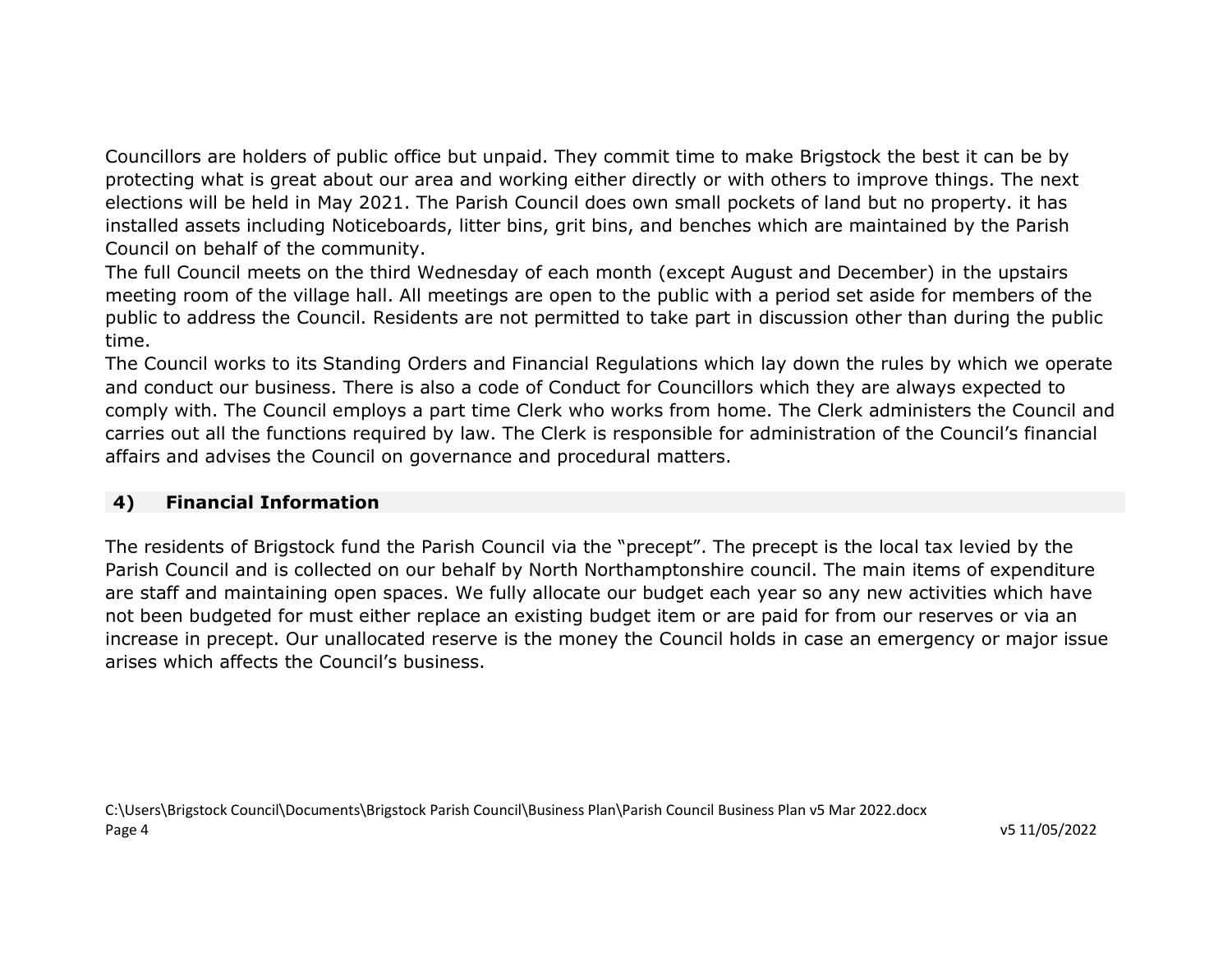### 5) Parish Council Governance Objectives

The Parish Council strives to be a professional, competent and caring Parish Council, to be open and accountable in all it does and to ensure sound financial management. The Parish Council has adopted several policies to demonstrate our commitment to ensuring openness, transparency and good governance. Documents are available in full on our website www.brigstockcouncill.gov.uk The Parish Council aims to:-

- Be well-informed about the needs and opinions of our residents
- Improve our councillors' and staff skills by undertaking training
- Keep abreast of opportunities and policy requirements
- Promote public participation at meetings and during wider community events
- Deal with enquiries speedily and efficiently
- Take on board all feedback either negative or positive

### 6) A Focus for our Actions

The Parish Council has identified key priorities which we wish to concentrate on. These priorities form the basis of the Focus for our Actions Plan enabling us to fulfil our objectives.

| <b>FOCUS</b>                                                                    | <b>PROPOSED ACTION</b>                                                                                                                                                                                      | <b>IMPLICATION</b>                                                                        |  |  |
|---------------------------------------------------------------------------------|-------------------------------------------------------------------------------------------------------------------------------------------------------------------------------------------------------------|-------------------------------------------------------------------------------------------|--|--|
| <b>Administering the Council</b>                                                |                                                                                                                                                                                                             |                                                                                           |  |  |
| Review operational efficiencies and office<br>practice                          | To continually review operational<br>efficiencies and office practice                                                                                                                                       | Already included in working practises                                                     |  |  |
| Liaise with and improve relations with our<br>residents and other stakeholders. | To increase profile within community by<br>attending outside meetings.<br>Encourage residence attendance at<br>Parish Council meetings through<br>increased use of noticeboards, website<br>& social media. | Attendance may be outside normal<br>working hours.<br>Councillors & Clerk to be proactive |  |  |

C:\Users\Brigstock Council\Documents\Brigstock Parish Council\Business Plan\Parish Council Business Plan v5 Mar 2022.docx Page 5 v5 11/05/2022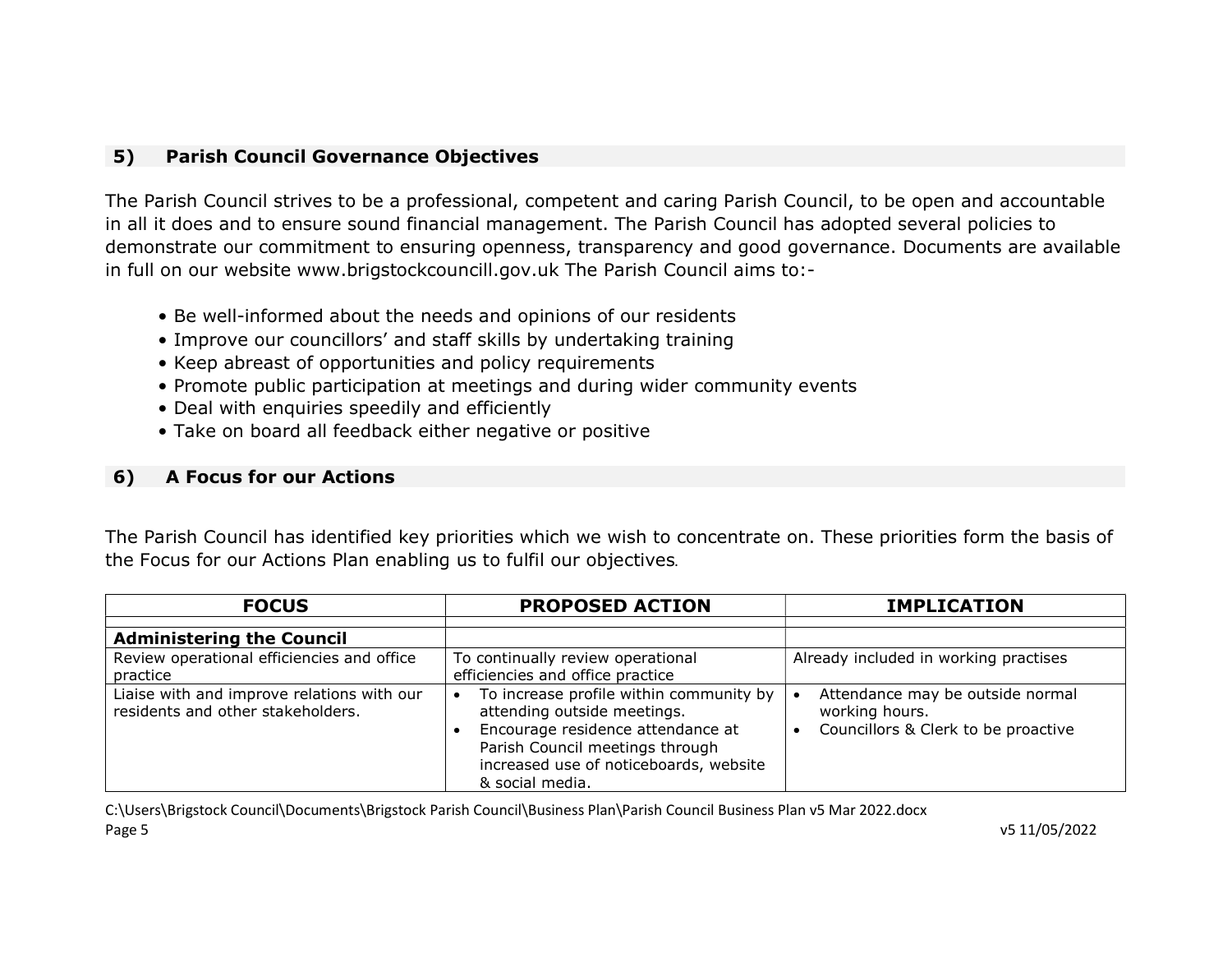| To keep under review Parish Council legal | Maintain dialogue with primary council     | Clerk & Councillors to be up to date with |
|-------------------------------------------|--------------------------------------------|-------------------------------------------|
| powers and consider any new               | regarding local government re-organisation | legislation changes                       |
| opportunities.                            | and consider key areas of change           |                                           |
| To utilise money available from budget to | To review areas of budget not spent and    | To ensure review/monitoring/reporting     |
| deliver on budget proposals               | channel resources to ensure funds are      | mechanism is in place                     |
|                                           | utilised as per budget allocation.         |                                           |

| <b>FOCUS</b>                                                                                 | <b>PROPOSED ACTION</b>                                                                                                                                                                                                                                    | <b>IMPLICATION</b>                                                              |  |
|----------------------------------------------------------------------------------------------|-----------------------------------------------------------------------------------------------------------------------------------------------------------------------------------------------------------------------------------------------------------|---------------------------------------------------------------------------------|--|
|                                                                                              |                                                                                                                                                                                                                                                           |                                                                                 |  |
| <b>Protecting our Community</b><br>Liaise with Police on reducing crime within<br>the Parish | Continue to work with the Police to<br>$\bullet$<br>keep crime low in the Parish will<br>consider helping local Police initiatives<br>for example Community Speed Watch.<br>Advertise Police initiatives for example<br>$\bullet$<br>Neighbourhood Alert. | Councillors & Clerk to be proactive                                             |  |
| Support voluntary groups such as<br>Neighbourhood Watch.                                     | Advertise and support schemes                                                                                                                                                                                                                             | Proactive use of noticeboards, website,<br>social media, meetings etc           |  |
| Tackling litter, dog fouling and other anti-<br>social behaviour.                            | Work alongside NNC<br>$\bullet$<br>Review adequacy and location of bins<br>$\bullet$<br>Organise/support litter picks                                                                                                                                     | <b>Budget implications</b>                                                      |  |
| Report all highway and footpath faults.                                                      | Direct reporting<br>$\bullet$<br>Educate and assist residents to report<br>$\bullet$<br>issues directly                                                                                                                                                   | Councillors & Clerk to be proactive<br>Support a footpath warden in the village |  |
| Protect parks & open spaces.                                                                 | Keep pressure on NNC to protect parks<br>& open spaces<br>Encourage residents & visitors to look<br>after the parks & open spaces<br>Support the Friends of the Parks                                                                                     | Councillors & Clerk to be proactive                                             |  |
| Promote health & well-being                                                                  | Encourage walking, cycling & the<br>importance of open green space                                                                                                                                                                                        | Councillors & Clerk to be proactive                                             |  |
| Planning                                                                                     | Respond to consultations in the best<br>interests of our residents                                                                                                                                                                                        | Respond promptly to planning applications                                       |  |

C:\Users\Brigstock Council\Documents\Brigstock Parish Council\Business Plan\Parish Council Business Plan v5 Mar 2022.docx Page 6 v5 11/05/2022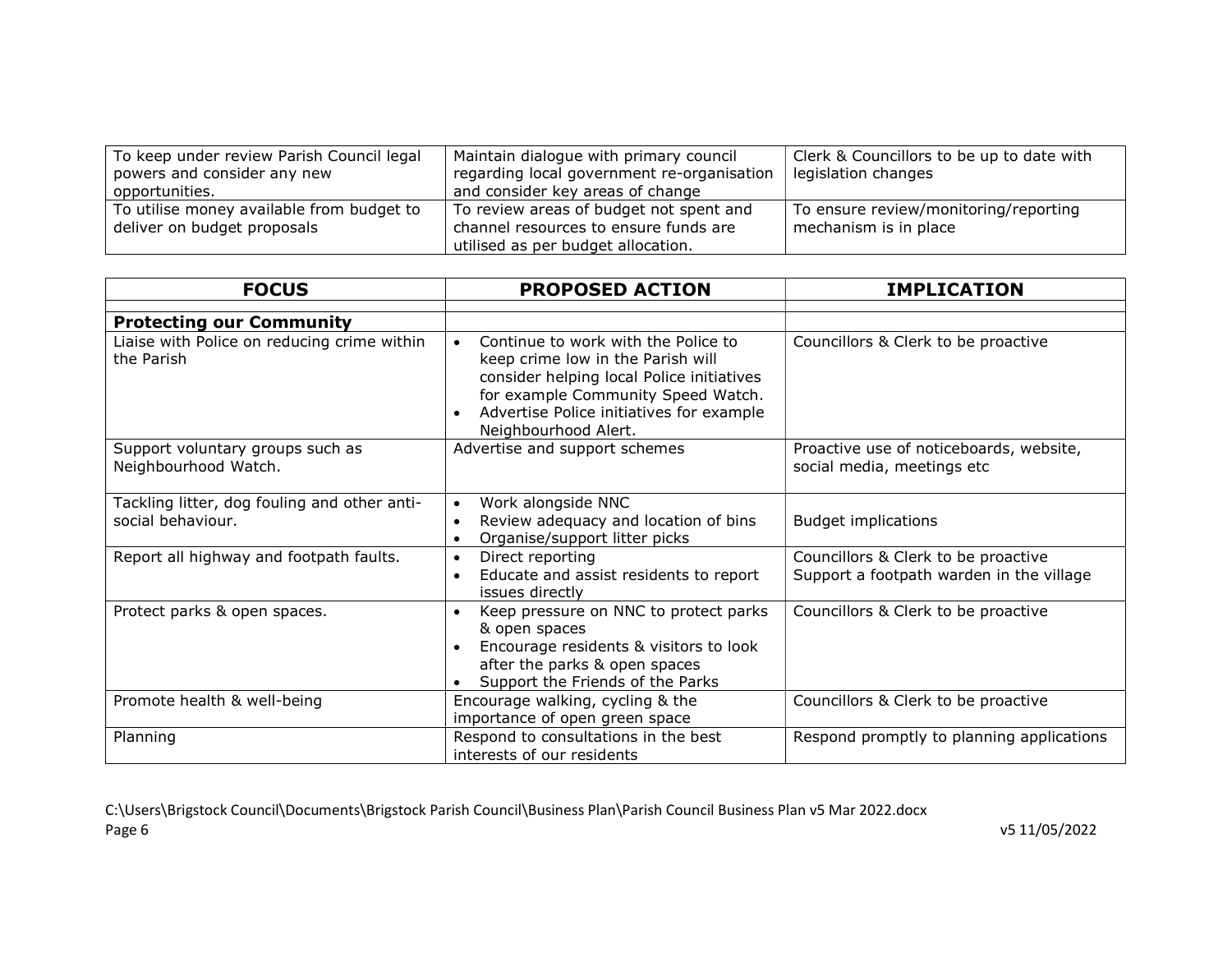| <b>FOCUS</b>                                                    | <b>PROPOSED ACTION</b>                                                                             | <b>IMPLICATION</b>                  |
|-----------------------------------------------------------------|----------------------------------------------------------------------------------------------------|-------------------------------------|
| <b>Community Cohesion</b>                                       |                                                                                                    |                                     |
| Support our young people.                                       | Offer grant opportunities to youth groups                                                          | <b>Budget implications</b>          |
| Support the 60+ Club                                            | Ensure function & continuity of group                                                              | Budget/time implications            |
| Encourage all local volunteer organisations.                    | Offer opportunity to advertise on parish<br>council website<br>Support through grant opportunities | Budget/time implications            |
| Organise events to try to bring the whole<br>community together | Annual organised Parish Council event                                                              | Budget/time implications            |
| Involve the community in all parish council<br>initiatives.     | Involve community<br>Consult community<br>Be open and accessible to the<br>community               | Councillors & Clerk to be proactive |

v5 11/05/2022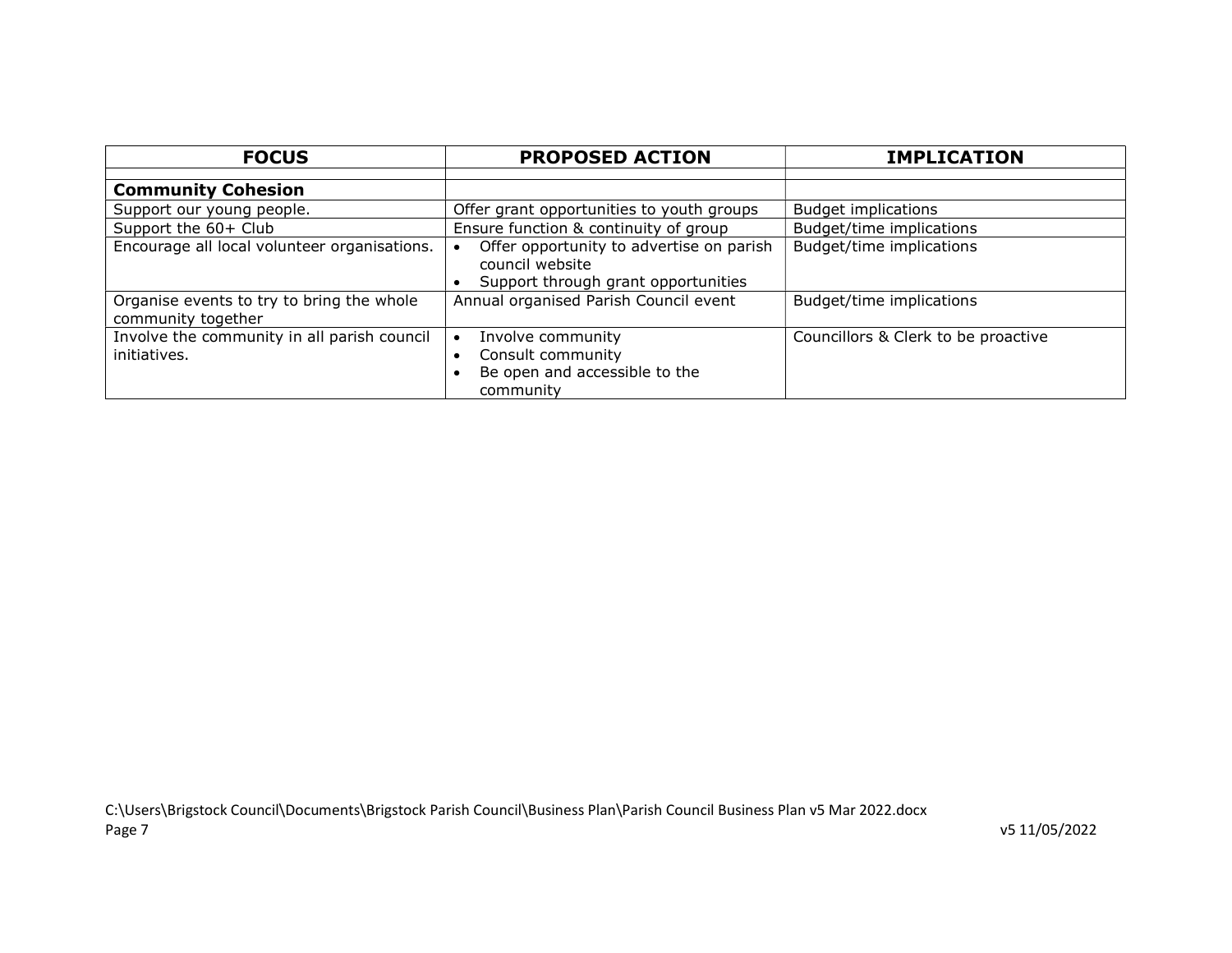### 2022 - 2023 Budget Expenditure

|                                                    | <b>Draft</b><br>2022/23 | <b>Notes</b>                                                       |
|----------------------------------------------------|-------------------------|--------------------------------------------------------------------|
|                                                    |                         | Will need to be reviewed for new                                   |
| <b>Salaries</b>                                    | £5,011.00               | clerk appointment                                                  |
| Chair annual expenses                              | £100.00                 |                                                                    |
| Training                                           | £500.00                 | Review may be required subject to<br>new clerk experience          |
|                                                    |                         | Review may be required after new<br>clerks' appointment eg millage |
| Expenses (Stationery, ink, postage, technology)    | £500.00                 | pension etc                                                        |
| Insurance                                          | £1,100.00               | Fixed for next 2 years                                             |
| Meadow rent                                        | £2,000.00               |                                                                    |
| Lighting power                                     | £1,880.00               | Fixed contract next 2 years                                        |
| Audit fees                                         | £500.00                 |                                                                    |
| Donations (£75 reclaimable)                        | £100.00                 |                                                                    |
| Newsletter advertising                             | £400.00                 |                                                                    |
| <b>Accountancy Services</b>                        | £120.00                 |                                                                    |
| Website maintenance                                | £1,360.00               | Should reduce to £450 + VAT                                        |
| Village of the year entry                          |                         |                                                                    |
| NALC membership                                    | £600.00                 |                                                                    |
| <b>Information Commissioner</b>                    | £35.00                  |                                                                    |
| CPRE & ACRE etc (Subscriptions)                    | £75.00                  |                                                                    |
| Loan repayment                                     | £2,100.00               | Loan completed Aug 2022                                            |
| Verge Cutting                                      | £3,800.00               |                                                                    |
| Vicarage paddock mowing (recoverable)              | £261.00                 |                                                                    |
| Church Mowing/Maintenance                          | £1,400.00               |                                                                    |
| Cemetery mowing/maintenance                        | £4,890.00               |                                                                    |
| Meeting room rent                                  | £200.00                 |                                                                    |
| Contingency (Inc. Christmas Tree etc., unbudgeted) | £3,000.00               |                                                                    |
| Pocket park                                        | £10.00                  |                                                                    |
| Elections                                          | £0.00                   |                                                                    |
| Maintenance                                        | £6,500.00               |                                                                    |
|                                                    | £36,442.00              |                                                                    |

C:\Users\Brigstock Council\Documents\Brigstock Parish Council\Business Plan\Parish Council Business Plan v5 Mar 2022.docx Page 8 v5 11/05/2022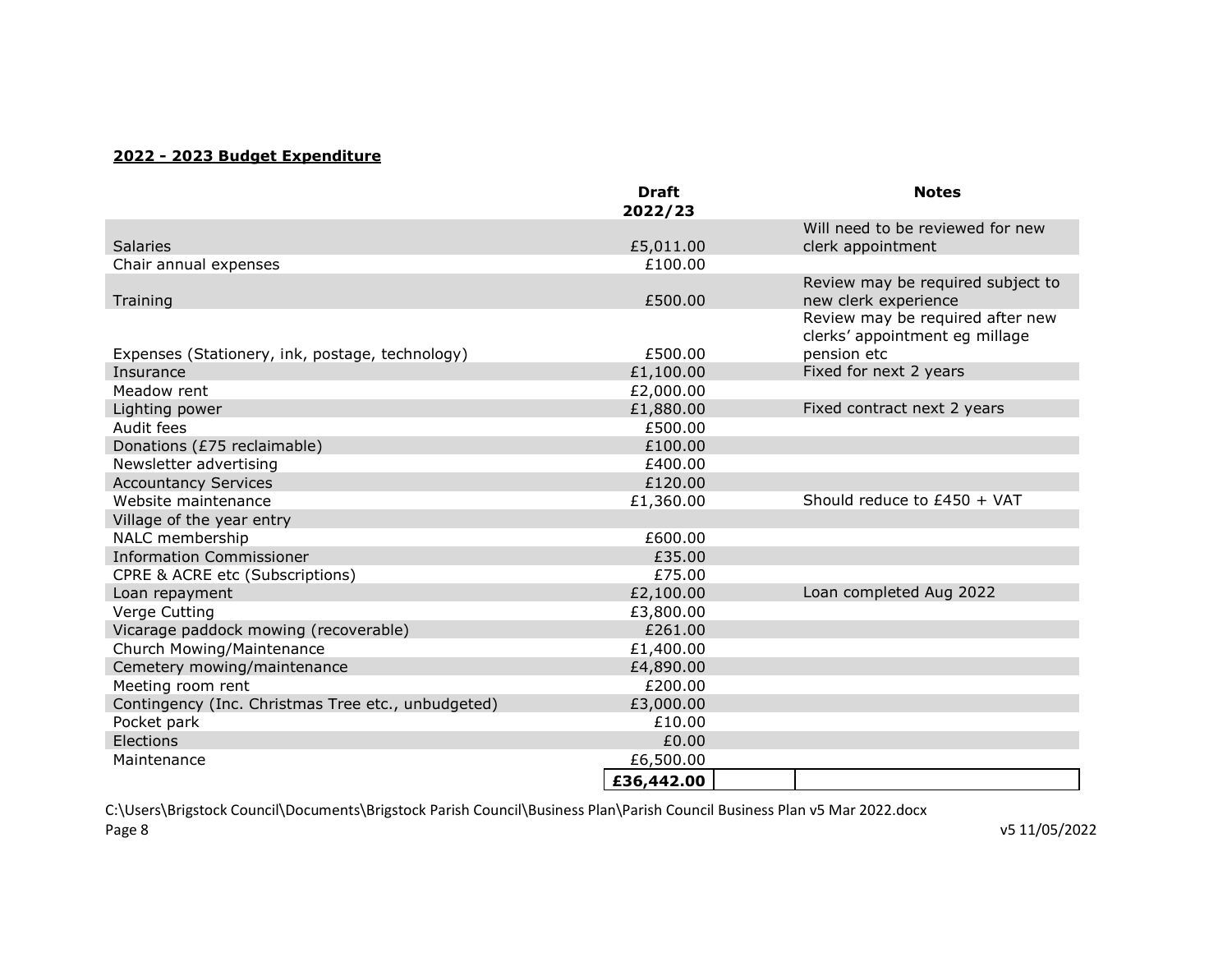#### 2022 - 2023 Budget Income

| Precept                       | £30,600.00 |
|-------------------------------|------------|
| Other income                  | £1,500.00  |
| VAT refund (Reserves Account) | £2,000:00  |
|                               | £32,100.00 |

 $£18,606.78$ 

This is below recommended level of one year's precept

#### Firework Event

Self-financing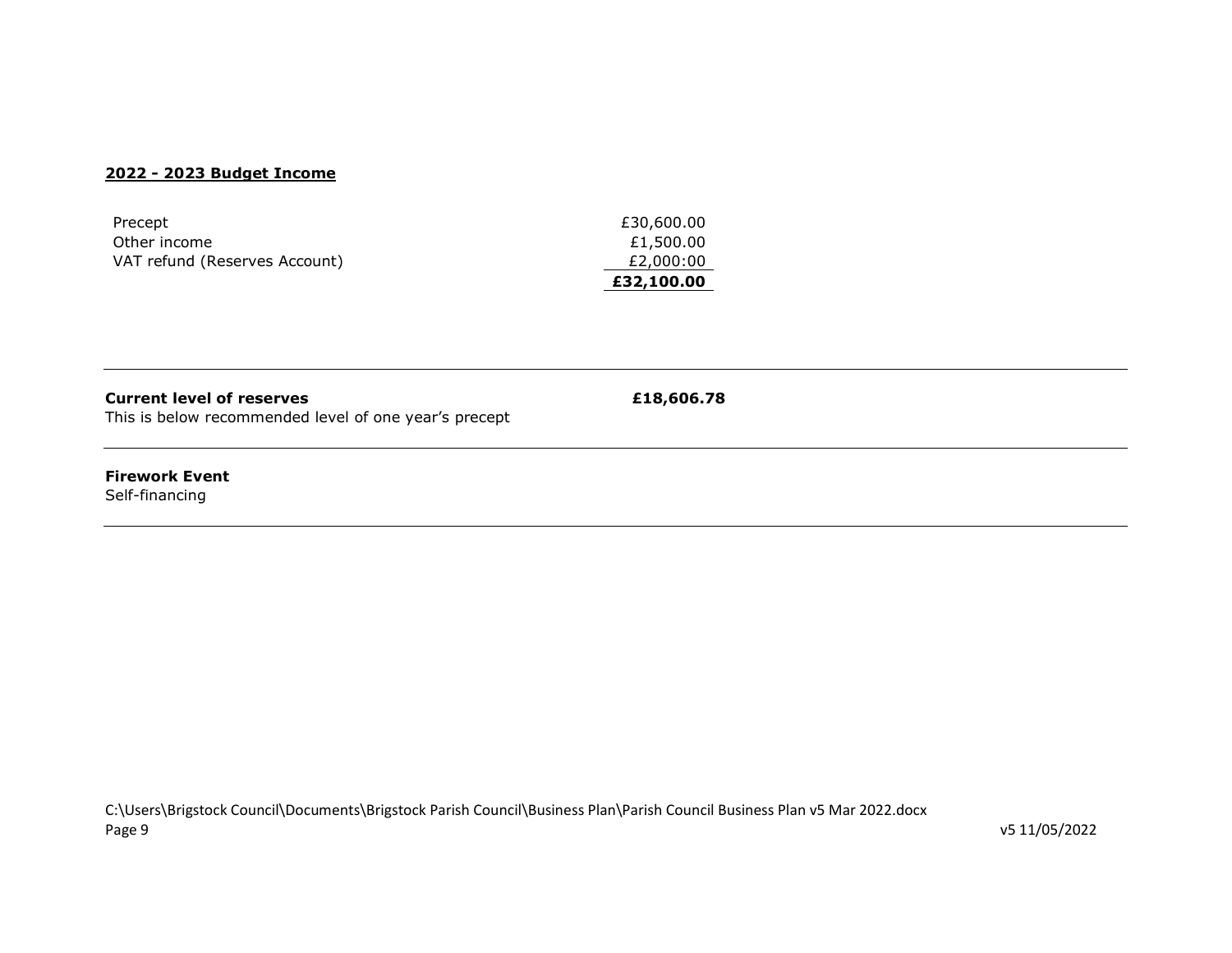#### 2021 2022 Protected Funds

#### Firework funds

£5,622.30 O/B £800:00 Deposit for 2022 event Paid Jan 2022 £1,600:00 Retained for 2022 balance payment £400:00 Grant to URC Paid Jan 2022 £900:00 Grant to Village Hall Paid Jan 2022 £1,200:00 Grant to PFA to be retained £3,522:30 Retained Balance Jan 2022

#### Swan Avenue footpath

Funds held for the maintenance of the MK12 link £1,660:00

#### Noticeboard Grant

Surplus funds from grant to maintain noticeboards £254.40

#### VE day grant

Grant given by ENC for VE Day celebrations. These celebrations were not possible due to covid. Funding being retained for future village event £350:00

#### Flood grant

Grant given by ENC to support the village with flood resilience £1,765:00

#### Holding for School ex playgroup

Surplus funding on closure of playgroup. To be used by Village School for primary activities. (receipts to be provided) £1,042.13

#### Clock Grant

Grant awarded to St Andrews to repair and maintain clock. (To be paid only on production of receipt)  $£500.00$  Paid

#### TOTAL £9,093:43 at 2nd February 2022

C:\Users\Brigstock Council\Documents\Brigstock Parish Council\Business Plan\Parish Council Business Plan v5 Mar 2022.docx Page 10 v5 11/05/2022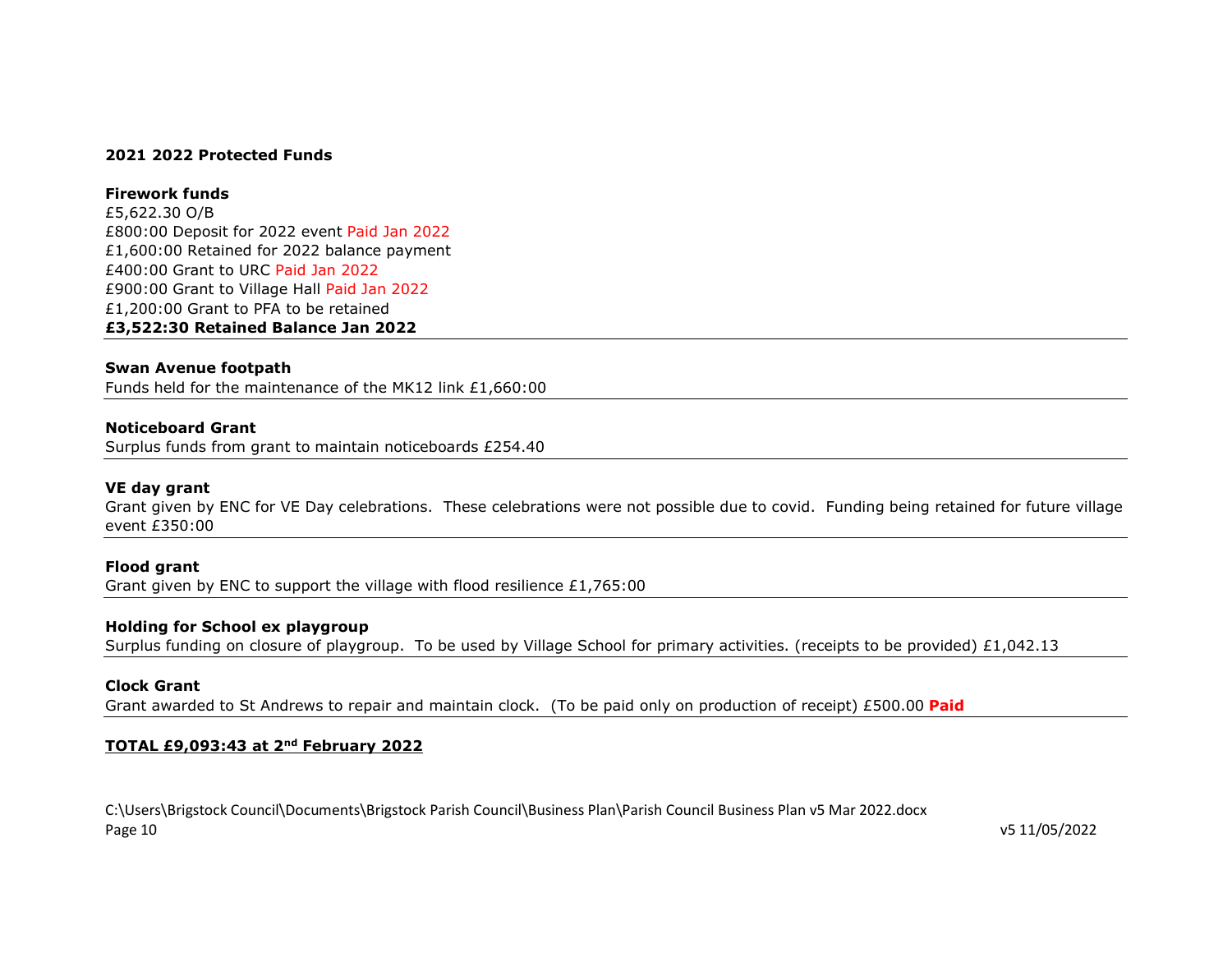### FIXED ASSETS Year ending March 2021

| <b>Reference</b> | <b>Location</b>    | <b>Purchase</b>      | <b>Date</b> | <b>Description</b>                   | <b>Purchase</b> |
|------------------|--------------------|----------------------|-------------|--------------------------------------|-----------------|
|                  |                    | <b>Ref</b>           | purchased   |                                      | price           |
| $A - 08$         |                    |                      | 19-Mar-03   | Bench for green                      | £564.00         |
| A - 09           | <b>B</b> Solesbury |                      | 25-Jul-03   | Hedge Cutter Echo HCR1500 N35002017  | £275.00         |
| $A - 12$         |                    |                      | 15-Sep-05   | 5 Benches for village                | £3,858.94       |
| $A - 15$         | N Searle           | E08-09/07            | 22-May-08   | Heavy duty strimmer ECHO S03-31A     | £436.78         |
| $A - 17$         |                    | E09-10/44, 77, 83-85 | 18-Mar-09   | Footbridge                           | £21,670.00      |
| $A - 18$         |                    | See Note 1           | Pre 1850    | Cemetery                             | £1.00           |
| A - 19           |                    | E12-13/14            | 16-Apr-12   | Bench for Cemetery                   | £575.00         |
| $A - 20$         |                    | See Note 2           | Unknown     | Bus shelter                          | £1.00           |
| $A - 21$         | N Searle           | E12-13/42            | 22-Oct-12   | Eco Blower PB-250 sn 37039901        | £205.00         |
| $A - 22$         | Village Hall       | E13-14/40            | 20-Oct-13   | Replacement notice board             | £1,684.80       |
| $A - 23$         |                    | See Note 3           | 20-Oct-13   | Land at Swan Avenue Brigstock        | £1.00           |
| $A-24$           | Village Hall       | E15-16/51            | 16-Sep-15   | Filing cabinets                      | £396.00         |
| $A-27$           |                    | Note 4               | 2016        | Cemetery extension                   | £1.00           |
| $A-28$           |                    | Note 5               | 2016        | War Memorial                         | £1.00           |
| $A-29$           | E Searle           | Note 6               | 2016        | 10 Litter pickers (CPRE competition) | £155.00         |
| $A-30$           |                    | Note 7               | 2017        | Street lighting (LED investment)     | £19,176.00      |
| $A-31$           | N Searle           | E18-19/?             | 2018        | A3 HP pro p/Scanner                  | £199.14         |
| $A-32$           | Meadow             | E02-19/03-19         | 2019        | <b>MUGA</b>                          | £45,298.20      |
| $A-33$           | On Streets         |                      | 2019        | Speed Sign                           | £3,270:00       |
| $A - 34$         | On Streets         | Free from NCC        | 2019        | Salt Bins                            | £1:00           |

C:\Users\Brigstock Council\Documents\Brigstock Parish Council\Business Plan\Parish Council Business Plan v5 Mar 2022.docx Page 11 v5 11/05/2022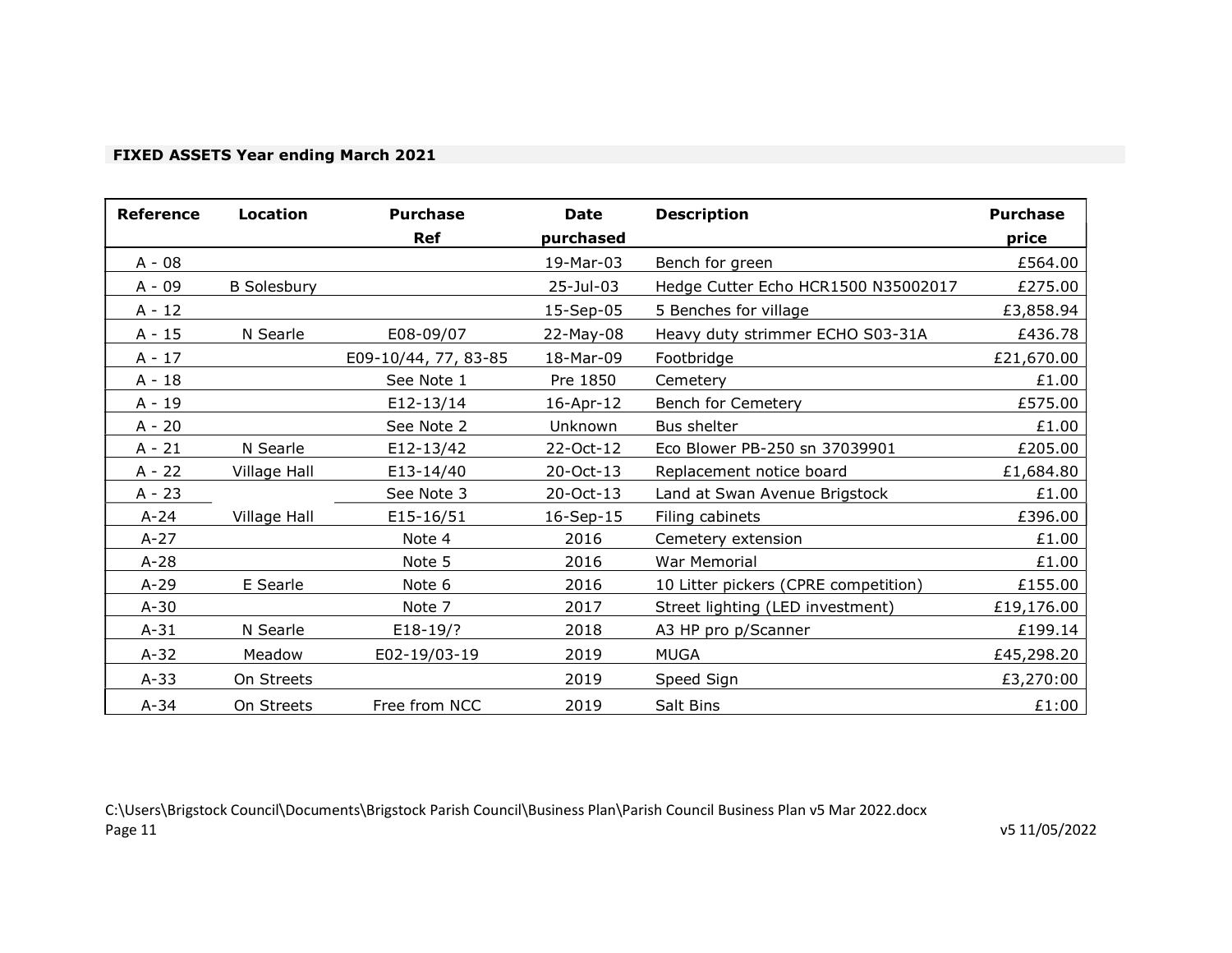| A-35 | On Streets    | Gift to parish | 2020 | <b>Planters</b>              | £1:00   |
|------|---------------|----------------|------|------------------------------|---------|
| A-36 | E Searle      | 07-20.020      | 2020 | 14 Hoops & 10 Litter pickers | £206.58 |
| A-37 | Clerk         |                | 2021 | Laptop computer              | £750:00 |
| A-38 | Village Green | Gift to parish |      | Village sign                 | £1:00   |

### Asset Management Maintenance - Parish owned Assets

|                                | 2021/22                                                        | 2022/23                                   | 2023/24 | 2024/25 | 2025/26 |
|--------------------------------|----------------------------------------------------------------|-------------------------------------------|---------|---------|---------|
| <b>MUGA</b>                    |                                                                |                                           |         |         | £150:00 |
| Unscheduled maintenance        | No scheduled maintenance within the life of the plan.          |                                           |         |         |         |
| Scheduled maintenance          |                                                                |                                           |         |         |         |
| Annual inspection              | First annual inspection now in 25/26 the cost will be then     |                                           |         |         |         |
| Path from pavilion maintenance | incorporated into the annual budget review. Then every 5 years |                                           |         |         |         |
| End of life provision          | after                                                          |                                           |         |         |         |
| Listed on insurance policy     |                                                                | No end-of-life provision for life of plan |         |         |         |

|                                              | 2021/22                                        | 2022/23                                                    | 2023/24 | 2024/25 | 2025/26 |
|----------------------------------------------|------------------------------------------------|------------------------------------------------------------|---------|---------|---------|
| <b>Bridge from Hall to Meadow</b>            |                                                |                                                            |         |         |         |
| Unscheduled maintenance                      | No scheduled maintenance to repaint the bridge |                                                            |         |         |         |
| Scheduled maintenance                        |                                                |                                                            |         |         |         |
| Formal inspection (when/if is this required) |                                                | Parish council decided not to have professional inspection |         |         |         |
| End of life provision                        | No end of life provision for life of plan      |                                                            |         |         |         |
| Listed on insurance policy                   |                                                |                                                            |         |         |         |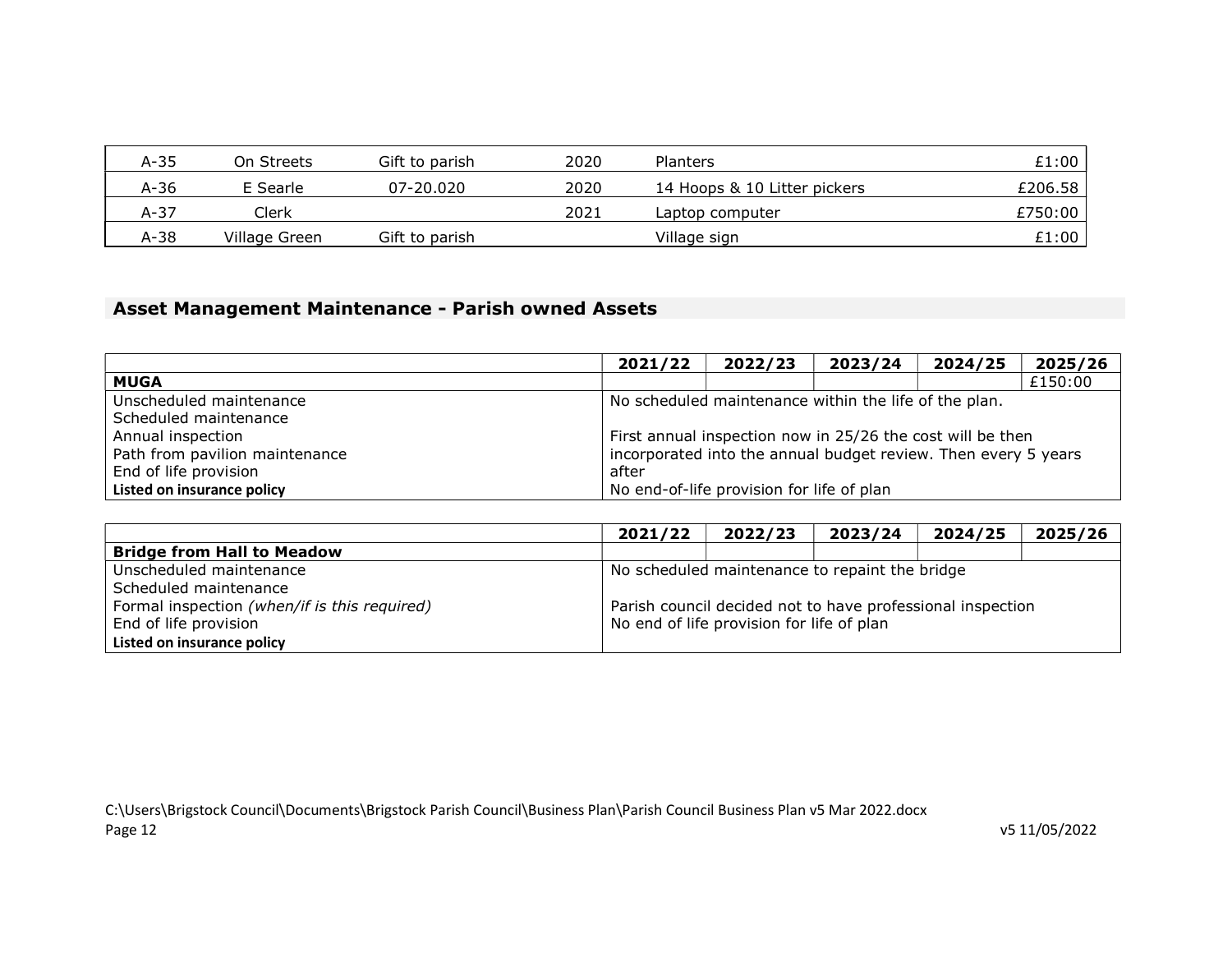|                            | 2021/22                                      | 2022/23 | 2023/24 | 2024/25 | 2025/26 |  |  |
|----------------------------|----------------------------------------------|---------|---------|---------|---------|--|--|
| <b>Harpers Brook Gate</b>  |                                              |         | £50:00  |         | £50:00  |  |  |
| Unscheduled maintenance    | Gate to be creosoted 23/24                   |         |         |         |         |  |  |
| Scheduled maintenance      |                                              |         |         |         |         |  |  |
| End of life provision      | No end-of-life provision during life of plan |         |         |         |         |  |  |
| Listed on insurance policy |                                              |         |         |         |         |  |  |

|                            | 2021/22                                      | 2022/23                                      | 2023/24 | 2024/25 | 2025/26 |  |  |  |
|----------------------------|----------------------------------------------|----------------------------------------------|---------|---------|---------|--|--|--|
| <b>Public Benches</b>      |                                              |                                              |         |         |         |  |  |  |
| Unscheduled maintenance    |                                              |                                              |         |         |         |  |  |  |
| Scheduled maintenance      |                                              | No scheduled maintenance during life of plan |         |         |         |  |  |  |
| End of life provision      |                                              |                                              |         |         |         |  |  |  |
| Listed on insurance policy | No end-of-life provision during life of plan |                                              |         |         |         |  |  |  |

|                                        | 2021/22 | 2022/23                                                             | 2023/24 | 2024/25 | 2025/26 |  |  |  |  |
|----------------------------------------|---------|---------------------------------------------------------------------|---------|---------|---------|--|--|--|--|
| <b>Market Cross (Ancient monument)</b> |         |                                                                     |         |         |         |  |  |  |  |
| Unscheduled maintenance                |         | No scheduled maintenance during life of plan                        |         |         |         |  |  |  |  |
| Scheduled maintenance                  |         | Inscription to be added for Jubilee. Cost to be determin.           |         |         |         |  |  |  |  |
|                                        |         | Potentially significant cost if damaged or needs any<br>maintenance |         |         |         |  |  |  |  |
|                                        |         |                                                                     |         |         |         |  |  |  |  |

v5 11/05/2022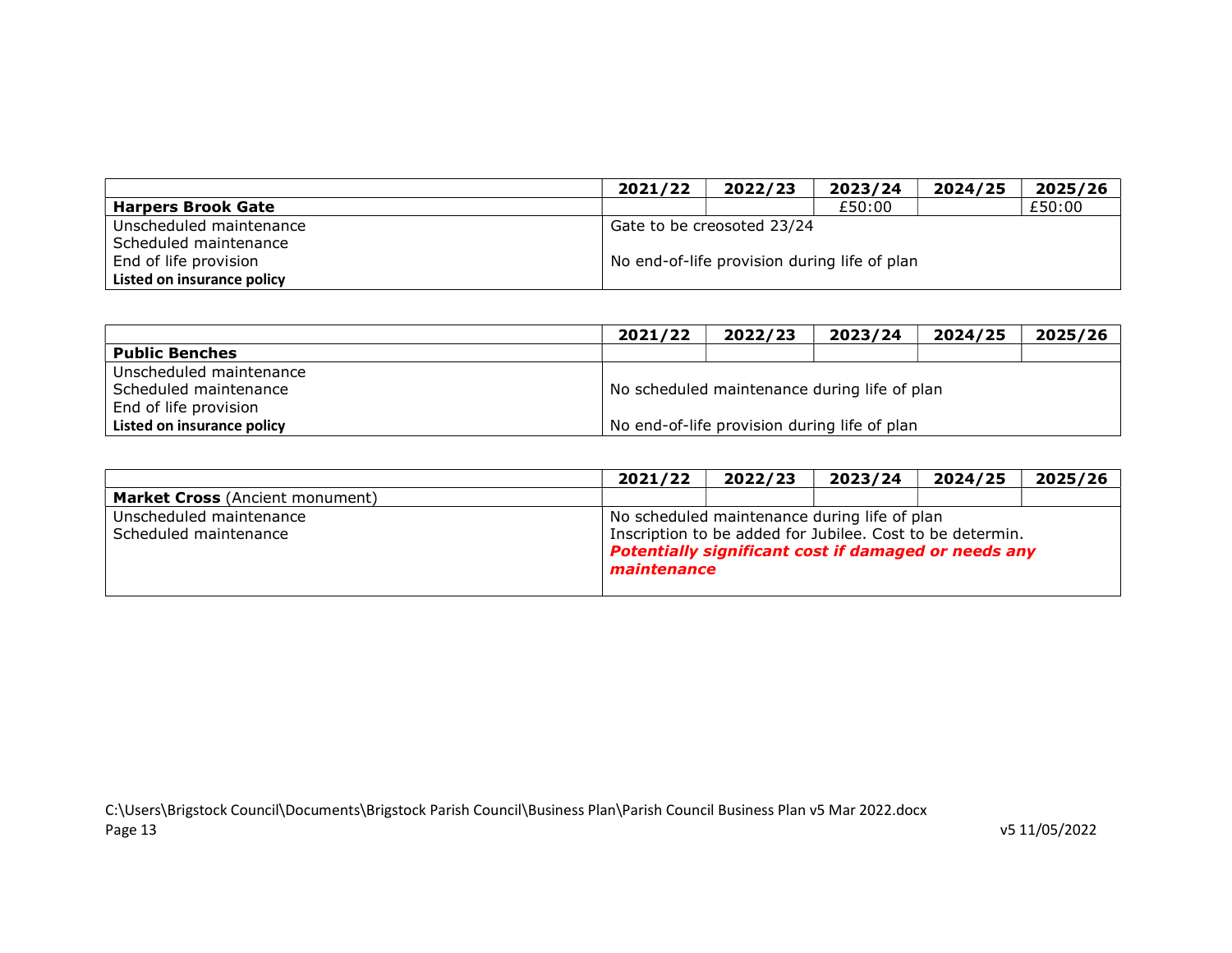|                                            |                                                                    | 2021/22 2022/23 2023/24 2024/25 2025/26 |  |  |  |  |  |
|--------------------------------------------|--------------------------------------------------------------------|-----------------------------------------|--|--|--|--|--|
| <b>War Memorial Site</b>                   |                                                                    |                                         |  |  |  |  |  |
| Unscheduled maintenance memorial           | No scheduled maintenance during life of plan                       |                                         |  |  |  |  |  |
| Scheduled maintenance memorial             |                                                                    |                                         |  |  |  |  |  |
| Trees maintenance etc                      | Should any tree work be required it will be identified in the tree |                                         |  |  |  |  |  |
| <b>Memorial Listed on insurance policy</b> |                                                                    | survey and then planned in.             |  |  |  |  |  |

|                            | 2021/22                             | 2022/23                                                  | 2023/24 | 2024/25 | 2025/26 |  |  |  |
|----------------------------|-------------------------------------|----------------------------------------------------------|---------|---------|---------|--|--|--|
| <b>Village Sign</b>        |                                     | £50:00                                                   |         |         | £50:00  |  |  |  |
| Unscheduled maintenance    | Sign needs varnishing every 3 years |                                                          |         |         |         |  |  |  |
| Scheduled maintenance      |                                     | There has been no maintenance to secure post in Jan 2022 |         |         |         |  |  |  |
| No end of life provision   |                                     |                                                          |         |         |         |  |  |  |
| Listed on insurance policy |                                     |                                                          |         |         |         |  |  |  |

|                         | 2021/22                                                        | 2022/23 | 2023/24 | 2024/25 | 2025/26 |  |  |
|-------------------------|----------------------------------------------------------------|---------|---------|---------|---------|--|--|
| <b>Village Pound</b>    |                                                                |         | £100:00 |         | £100:00 |  |  |
| Unscheduled maintenance | There is no planned activity during the life of the plan.      |         |         |         |         |  |  |
| Scheduled maintenance   | There can be an application to make the title absolute in 2025 |         |         |         |         |  |  |
|                         | Peppercorn rent charged                                        |         |         |         |         |  |  |

|                                           | 2021/22                                                      | 2022/23                                                         | 2023/24 | 2024/25 | 2025/26 |  |  |  |
|-------------------------------------------|--------------------------------------------------------------|-----------------------------------------------------------------|---------|---------|---------|--|--|--|
| <b>Street Lights</b>                      |                                                              |                                                                 | £500:00 | £500:00 | £500:00 |  |  |  |
| Lighting power. Potential price increases |                                                              | Energy price increase after fixed contract. To be dealt with in |         |         |         |  |  |  |
| All lights inspected over a 7 year cycle  | budget preparation.                                          |                                                                 |         |         |         |  |  |  |
| No end of life provision in plan          | Lights 5 years old now, should have maintenance provision @  |                                                                 |         |         |         |  |  |  |
| Removal of redundant street lights        | £500pa                                                       |                                                                 |         |         |         |  |  |  |
| <b>Listed on insurance policy</b>         | No end of life provision                                     |                                                                 |         |         |         |  |  |  |
|                                           | Removal of redundant lights in 2021/22 maintenance provision |                                                                 |         |         |         |  |  |  |
|                                           | accrued for.                                                 |                                                                 |         |         |         |  |  |  |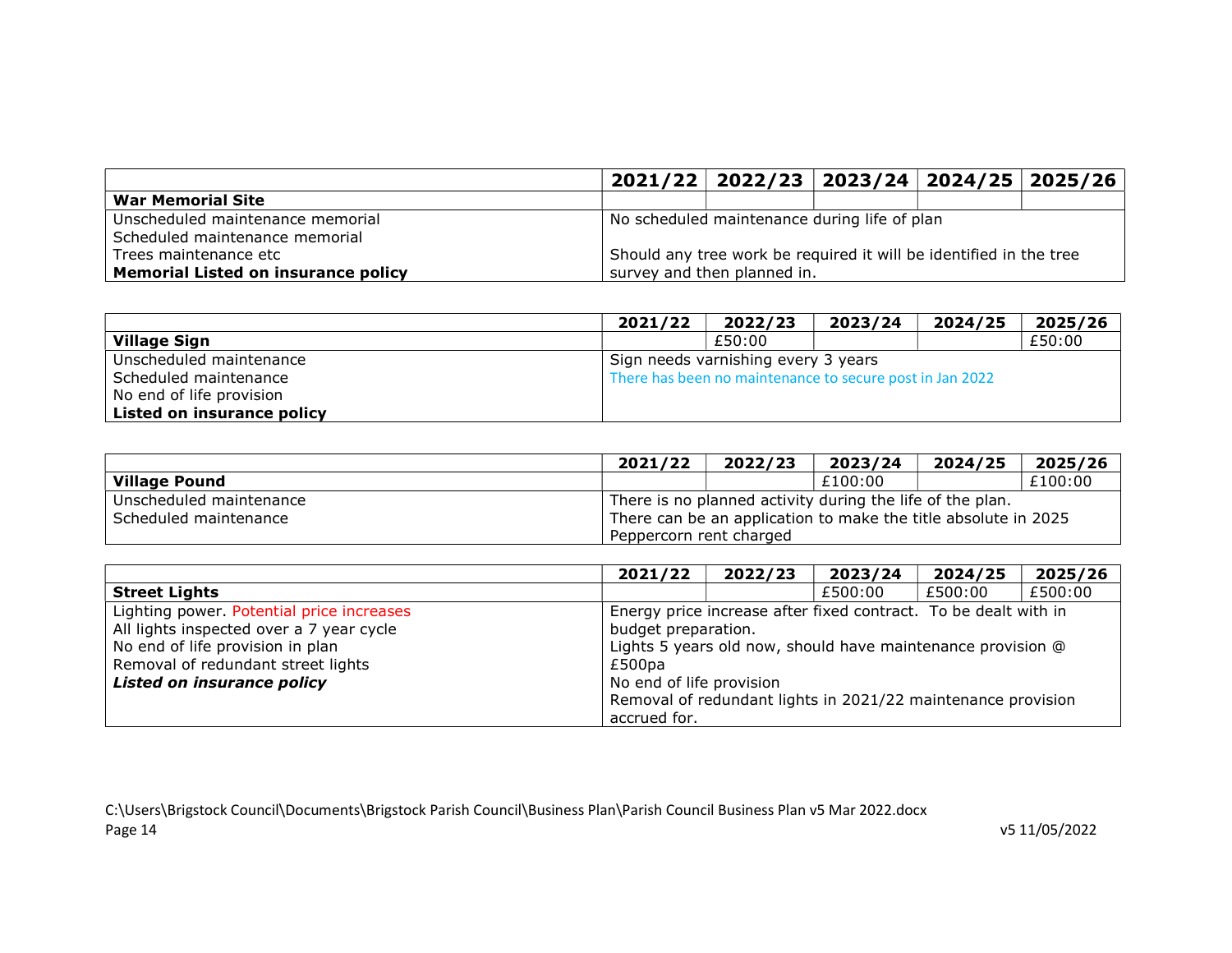|                                      |                          | $2021/22$   2022/23           |         | $2023/24$   2024/25   2025/26 |  |  |
|--------------------------------------|--------------------------|-------------------------------|---------|-------------------------------|--|--|
| Speed Signs Sudborough Rd Stanion Rd |                          | £100:00                       | £100:00 | £100:00                       |  |  |
| Unscheduled maintenance              | No scheduled maintenance |                               |         |                               |  |  |
| Scheduled maintenance                |                          | Replacement battery provision |         |                               |  |  |
| Battery provision                    |                          |                               |         |                               |  |  |
| No end of life provision             | No end of life provision |                               |         |                               |  |  |

|                            |                        | $2020/21$   2021/22   2022/23   2023/24   2025/26                 |        |        |        |  |
|----------------------------|------------------------|-------------------------------------------------------------------|--------|--------|--------|--|
| <b>Pocket Park</b>         | £10:00                 | £10:00                                                            | £10:00 | £10:00 | £10:00 |  |
| Rent charged               |                        | Lease until 2033 no rent implications for life of plan            |        |        |        |  |
| Unscheduled maintenance    | No maintenance planned |                                                                   |        |        |        |  |
| Scheduled maintenance      |                        | Grass currently maintained by volunteer                           |        |        |        |  |
| Boundary with Barnards Way |                        | Cost implications with boundary trees. To be delt with after tree |        |        |        |  |
|                            | survey                 |                                                                   |        |        |        |  |

|                                                                                                                  |                                             | 2021/22   2022/23   2023/24   2024/25   2025/26 |                 |  |         |
|------------------------------------------------------------------------------------------------------------------|---------------------------------------------|-------------------------------------------------|-----------------|--|---------|
| <b>Swan Avenue Link to MK12</b>                                                                                  |                                             | £200:00                                         | E200:00 E200:00 |  | £200:00 |
| Unscheduled maintenance                                                                                          | No planned maintenance during life of plan. |                                                 |                 |  |         |
| Scheduled maintenance                                                                                            | Try to register land as adverse position    |                                                 |                 |  |         |
| Steps have been reset, End fence removed giving access to MK12, Currently there is £1,660:00 in reserved funding |                                             |                                                 |                 |  |         |

|                                        |                  | $2021/22$   2022/23   2023/24   2024/25   2025/26                  |  |                                               |  |  |  |
|----------------------------------------|------------------|--------------------------------------------------------------------|--|-----------------------------------------------|--|--|--|
| <b>Cemetery</b>                        |                  |                                                                    |  | £2,000:00   £2,000:00   £2,000:00   £2,000:00 |  |  |  |
| Headstones H&S issues                  |                  | Making headstones safe, allocate £2,000:00 pa                      |  |                                               |  |  |  |
| <b>Benches</b>                         |                  | No planed maintenance for benches in life of plan                  |  |                                               |  |  |  |
| Gates                                  |                  | There will be need to replace gates but not in life of this plan   |  |                                               |  |  |  |
| Trees (maintenance plan)               |                  | Tree maintenance is required. To be dealt with after tree survey.  |  |                                               |  |  |  |
| No unplanned maintenance provision     |                  | At some point a decision as to if/when to bring allotments back as |  |                                               |  |  |  |
| Bringing back allotments into cemetery | cemetery ground. |                                                                    |  |                                               |  |  |  |

C:\Users\Brigstock Council\Documents\Brigstock Parish Council\Business Plan\Parish Council Business Plan v5 Mar 2022.docx Page 15 v5 11/05/2022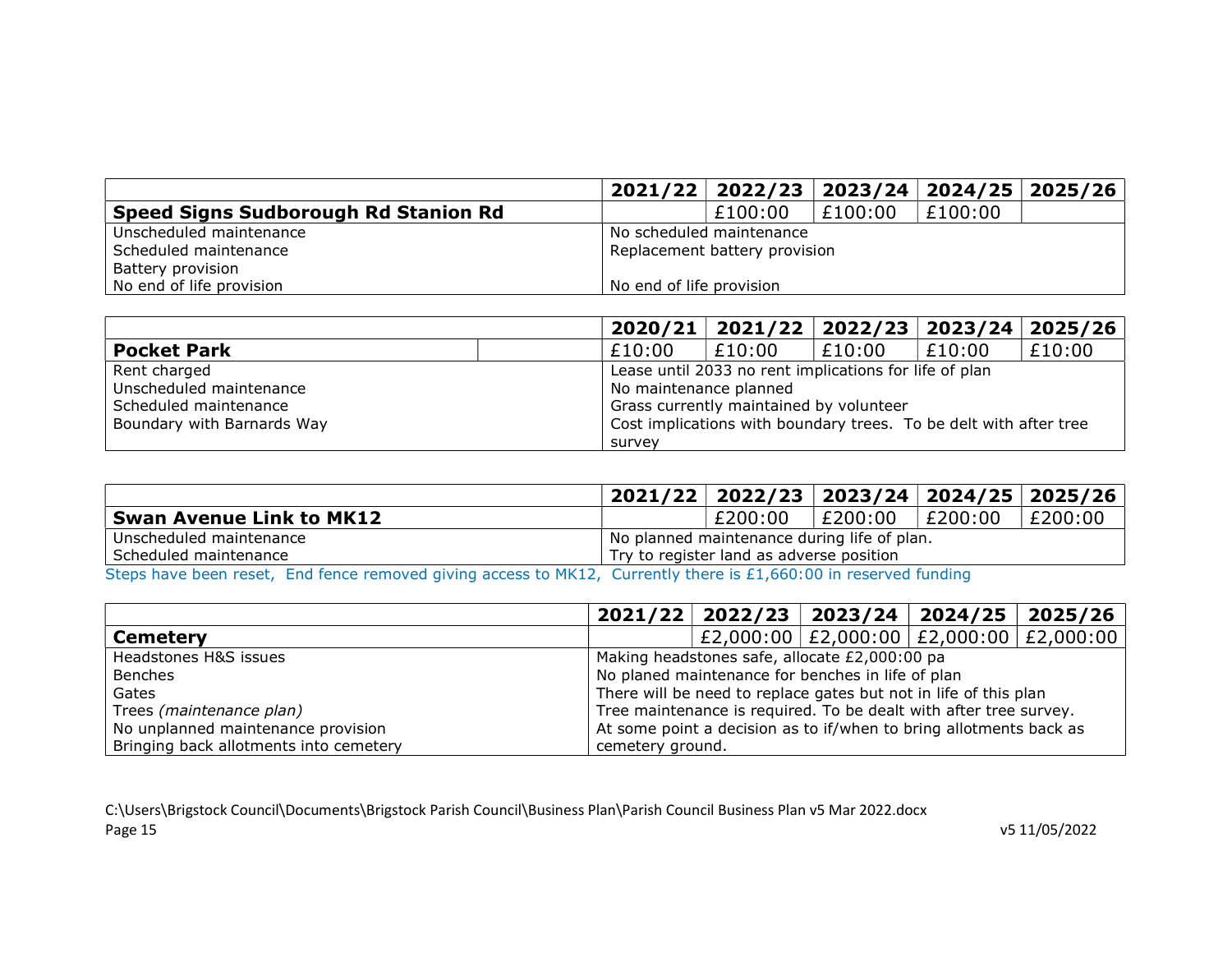|                                    |         |                                                |  | $2021/22$   2022/23   2023/24   2024/25   2025/26 |  |  |  |
|------------------------------------|---------|------------------------------------------------|--|---------------------------------------------------|--|--|--|
| <b>Trees</b>                       | £550:00 | £500:00                                        |  | £1,500:00 $\,$ £650:00                            |  |  |  |
| <b>Survey Costs</b>                |         | Tree survey showed no emergency actions needed |  |                                                   |  |  |  |
| Mapping trees                      |         | Inspection required in 5 years                 |  |                                                   |  |  |  |
| No planned maintenance provision   |         | Limes on Hall Hill need pollarding in 2024/25  |  |                                                   |  |  |  |
| No unplanned maintenance provision |         |                                                |  |                                                   |  |  |  |
| H&S risk                           |         |                                                |  |                                                   |  |  |  |
| Meadow willows pollarded           |         |                                                |  |                                                   |  |  |  |

Pocket park overhanging road trees cut back

Enquiries out for survey quotation

|                                                         | 2021/22 | 2022/23                                             | 2023/24 | 2024/25 | 2025/26   |
|---------------------------------------------------------|---------|-----------------------------------------------------|---------|---------|-----------|
| <b>Technology</b>                                       | £900:00 |                                                     |         |         | £1,500:00 |
| Computer, Printer, Projector - No end of life provision |         | Technology has an approximately 5 year life span    |         |         |           |
| Website Software upgrades                               |         | No planned software upgrades in life of plan        |         |         |           |
| Business risks                                          |         | Business risks to be considered in risk assessments |         |         |           |
| Wabsite uparade in programs                             |         |                                                     |         |         |           |

Website upgrade in progress

|                                                                              | 2021/22 | 2022/23 | 2023/24                                                                                       | 2024/25 | 2025/26 |
|------------------------------------------------------------------------------|---------|---------|-----------------------------------------------------------------------------------------------|---------|---------|
| <b>Bus shelter</b>                                                           |         |         | £200:00                                                                                       |         |         |
| No end of life provision<br>Unscheduled maintenance<br>Scheduled maintenance |         |         | No end of life provision for duration of plan<br>Maintenance - needs creosoting every 3 years |         |         |

Timber creosoted 2021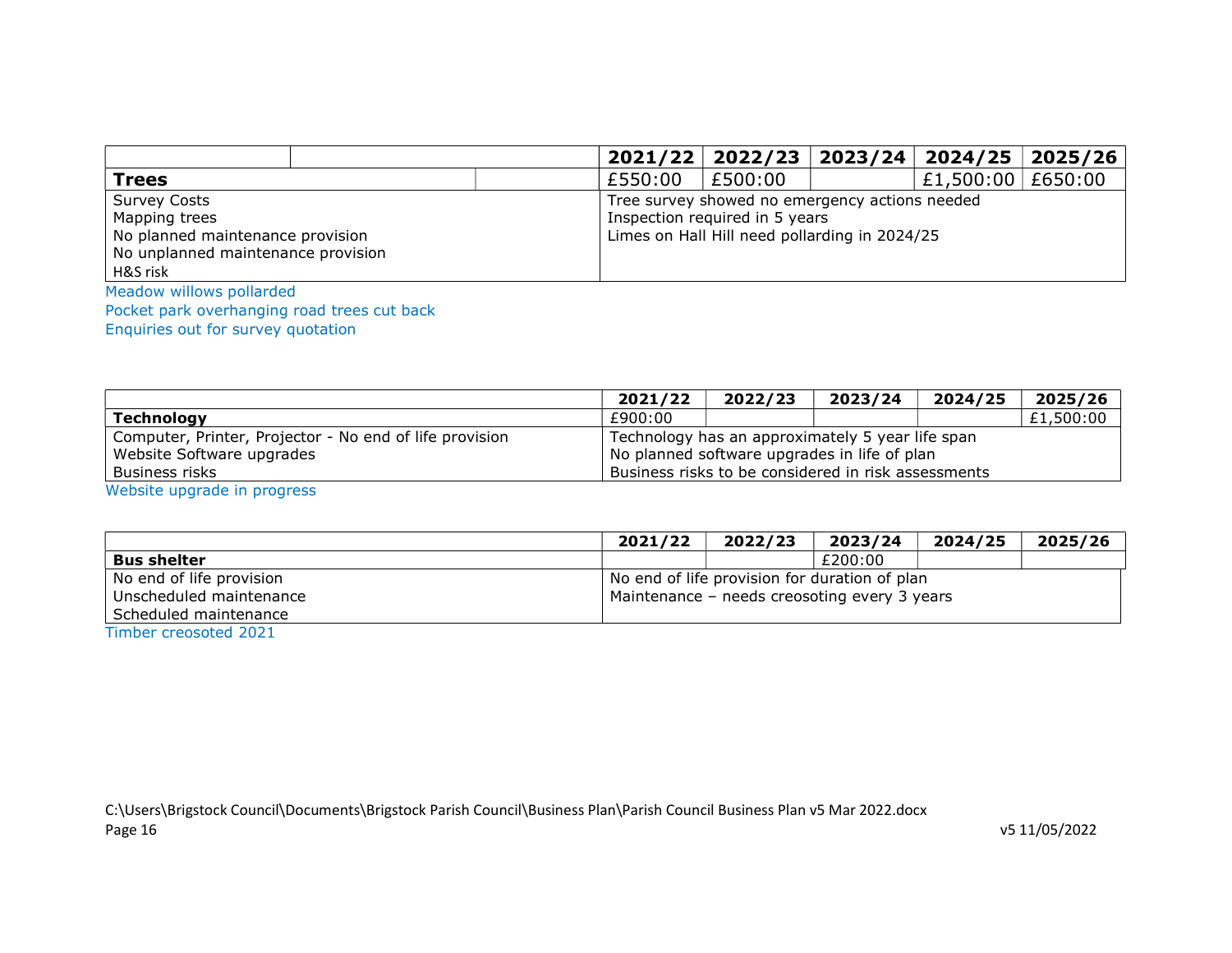## Management of non-parish owned assets

|                                          |            | 2021/22   2022/23   2023/24   2024/25   2025/26 |  |  |
|------------------------------------------|------------|-------------------------------------------------|--|--|
| Verge Mowing                             |            |                                                 |  |  |
| This is budgeted for                     | See Budget |                                                 |  |  |
| Insurance risk for contractor negligence |            |                                                 |  |  |

|                                     |                                                             | $2021/22$   2022/23   2023/24   2024/25   2025/26                      |  |  |  |
|-------------------------------------|-------------------------------------------------------------|------------------------------------------------------------------------|--|--|--|
| <b>St Andrews Church Yard</b>       |                                                             |                                                                        |  |  |  |
| Closed church yard                  | No planned maintenance apart from budgeted mowing and hedge |                                                                        |  |  |  |
| No panned maintenance               | cutting.                                                    |                                                                        |  |  |  |
| Protentional insurance risk         |                                                             | There are no safety risks regarding trees. Re-survey in 2026/6         |  |  |  |
| Trees, Vault, headstones H&S issues |                                                             | There are issues with the vault which is not the parish responsibility |  |  |  |

|                                               |                                                                      | $2021/22$   2022/23   2023/24   2024/25   2025/26       |  |  |  |
|-----------------------------------------------|----------------------------------------------------------------------|---------------------------------------------------------|--|--|--|
| <b>Meadow</b>                                 | £150:00                                                              | $ $ £3,000:00 $ $ £4,000:00 $ $ £1,000:00 $ $ £1,000:00 |  |  |  |
| No planned maintenance                        | There is no planned maintenance                                      |                                                         |  |  |  |
| Unplanned maintenance                         | Fence is need of replacement. Decision required ACTION               |                                                         |  |  |  |
| Fence in need of replacement                  | Steps to kissing gate need assessing <b>ACTION</b>                   |                                                         |  |  |  |
| Stone wall in need of maintenance             | Stone wall near main gate needs rebuilding Decision required Order   |                                                         |  |  |  |
| Boundary trees and self setts need tidying up | placed                                                               |                                                         |  |  |  |
| End of life replacement (Gates)               | Boundary trees to be assessed with tree survey. No action in life of |                                                         |  |  |  |
| Steps from kissing gate                       | plan                                                                 |                                                         |  |  |  |

Tres pollard in 2020

C:\Users\Brigstock Council\Documents\Brigstock Parish Council\Business Plan\Parish Council Business Plan v5 Mar 2022.docx Page 17 v5 11/05/2022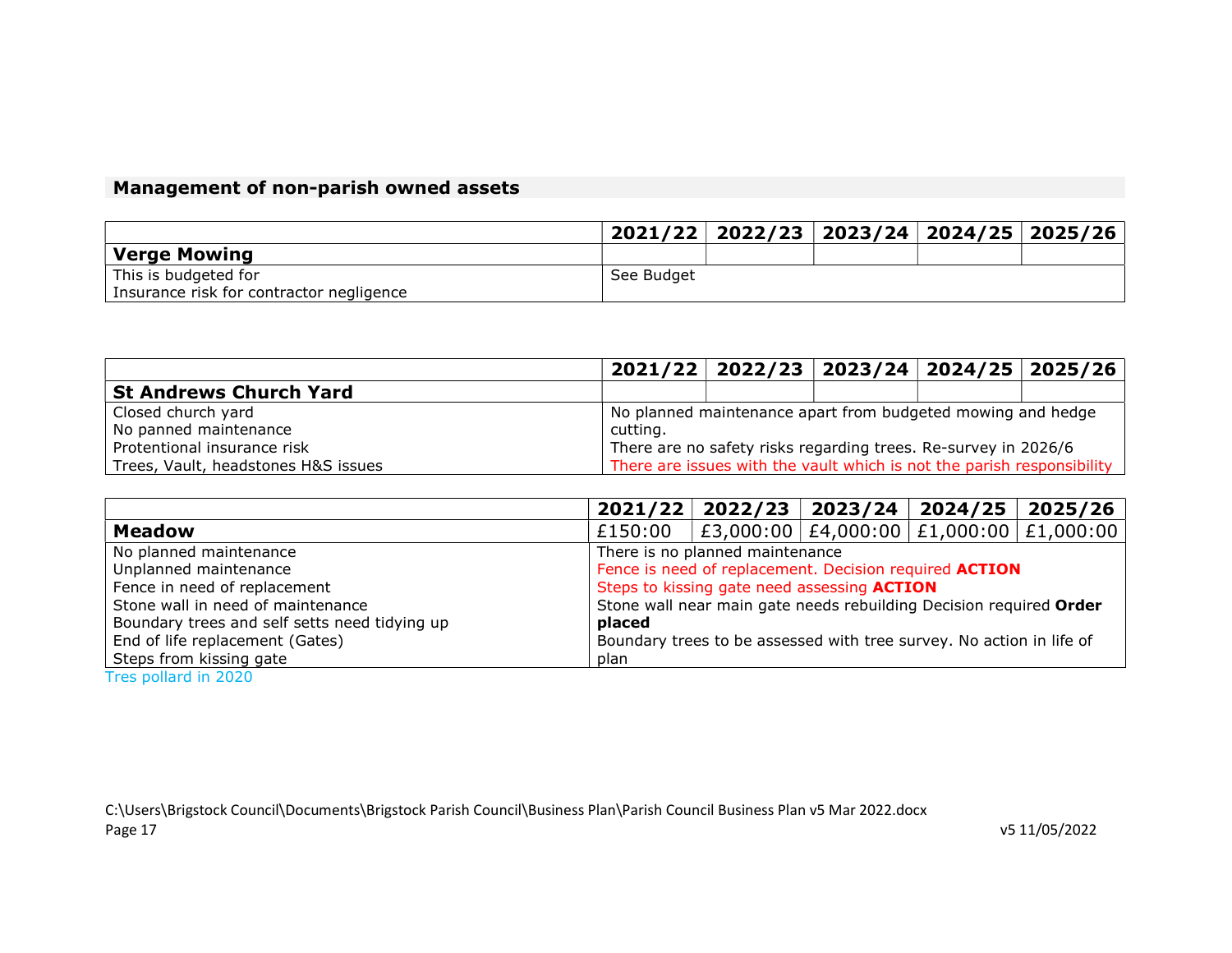### Events

|                                                | 2021/22   2022/23   2023/24   2024/25   2025/26       |         |         |         |
|------------------------------------------------|-------------------------------------------------------|---------|---------|---------|
| <b>Firework Event</b>                          | £150:00                                               | £150:00 | £150:00 | £150:00 |
| Risk assessment                                | Self funding Budget implications if funding shortfall |         |         |         |
| Firework code                                  |                                                       |         |         |         |
| Accident                                       |                                                       |         |         |         |
| First aider (St Johns attended the 2021 event) |                                                       |         |         |         |

|                                      | 2021/22   2022/23   2023/24   2024/25   2025/26 |         |         |         |
|--------------------------------------|-------------------------------------------------|---------|---------|---------|
| <b>Christmas Tree Lighting</b>       | £400:00                                         | £400:00 | £400:00 | £400:00 |
| l Risk assessment                    |                                                 |         |         |         |
| Not Budgeted Funded from contingency |                                                 |         |         |         |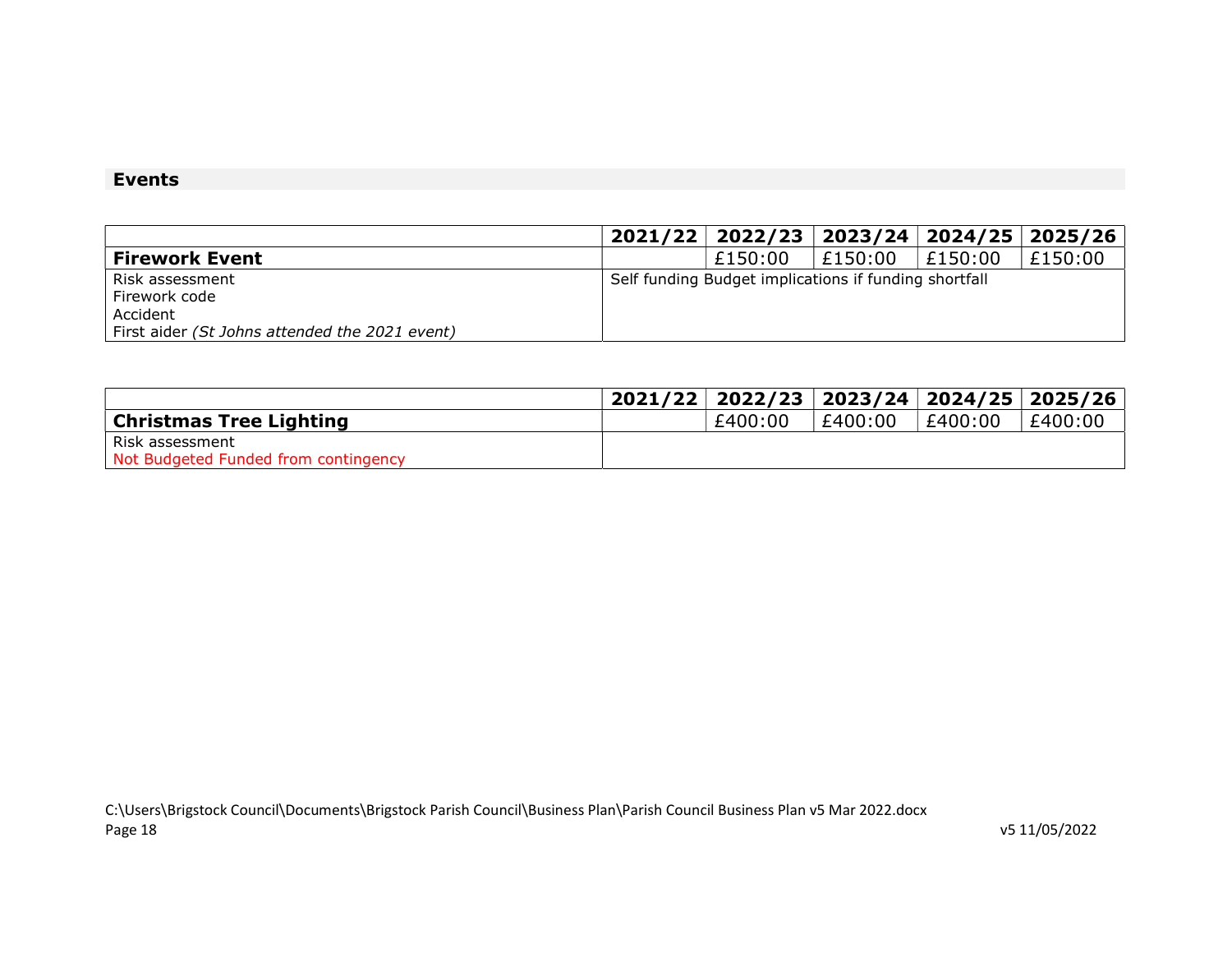### Documentation

| <b>Current Risk Assessment List</b>                                                               |                              |
|---------------------------------------------------------------------------------------------------|------------------------------|
| These need to be reviewed annually with inspection and monitoring regime in place and operational |                              |
| MUGA                                                                                              | Swan Avenue Link Walk        |
| • Church Walk Harpers Brook Grafton Road Walk                                                     | • Grafton Road Cemetery      |
| • Public Benches                                                                                  | <b>Visiting Market Cross</b> |
| <b>Bus Shelter</b>                                                                                | $\bullet$ Finance            |
| 5 year plan                                                                                       | $\bullet$ etc                |
|                                                                                                   |                              |

| <b>Current Polices</b>                        |                 |
|-----------------------------------------------|-----------------|
| These need to be reviewed at agreed intervals |                 |
| <b>Standing Orders</b>                        | Finance         |
| Cemetery                                      | Equality        |
| Co-option                                     | Complaints      |
| • Freedom of information                      | Street Lighting |
| <b>Health and Safety</b>                      | Code of conduct |